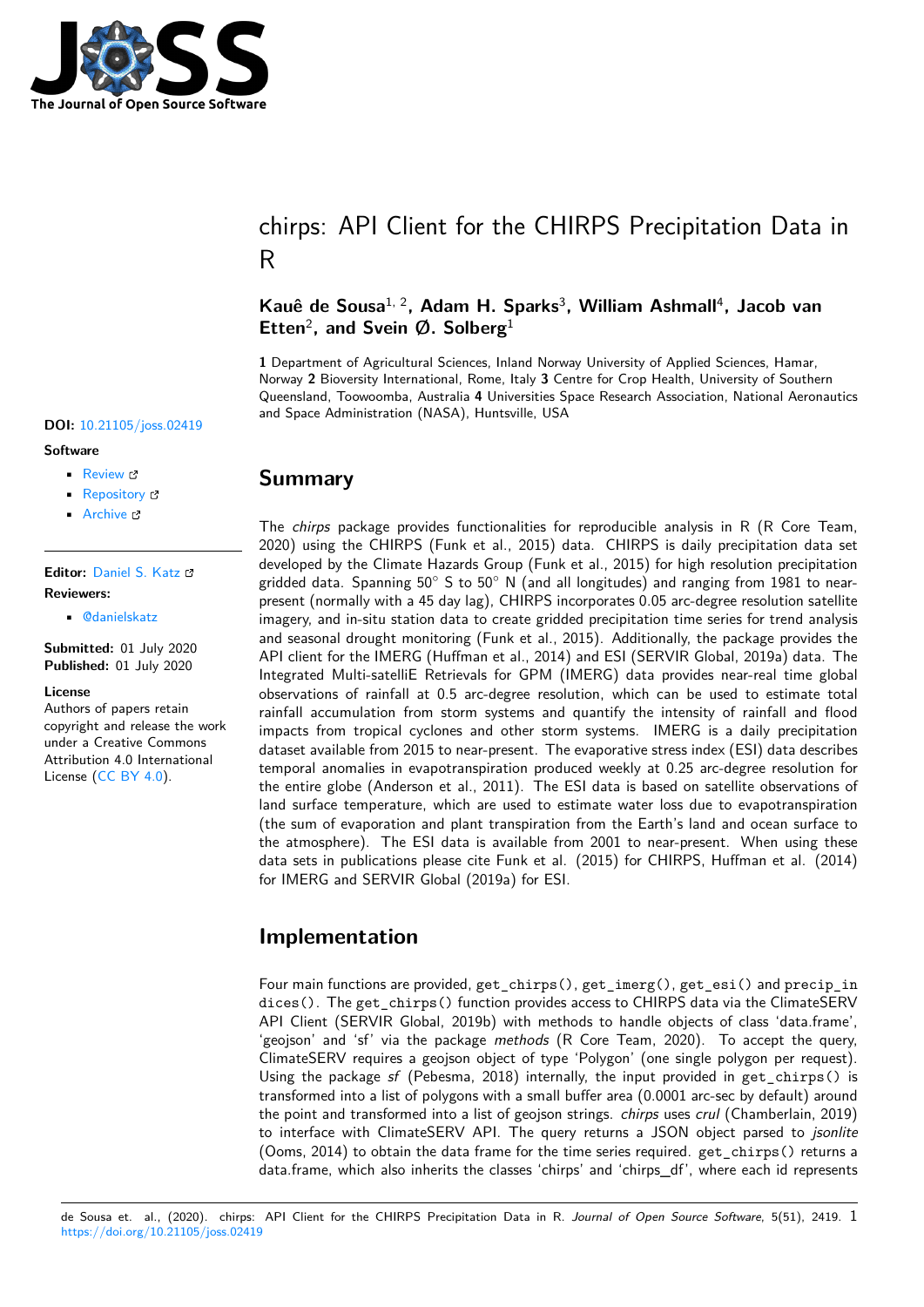

the index for the rows in the in-putted 'object'. The function get\_imerg() returns the precipitation data from the IMERG data set. The function works with the same parameters described for get\_chirps() and also inherits the classes 'chirps' and 'chirps\_df'. The function get esi() returns the evaporative stress index (ESI) data (Anderson et al., 2011), and works similarly to get\_chirps() returning a data.frame which inherit the class 'chirps\_df'. Users providing objects of class 'sf' and 'geojson' in get\_chirps(), get\_imerg() and get\_esi() can also choose to return an object with the same class as the object provided using the arguments 'as.sf  $=$  TRUE' or 'as.geojson  $=$  TRUE'. With the function precip\_indices () users can assess how the precipitation changes across the requested time series using precipitation variability indices (Aguilar et al., 2005), computed using *stats* (R Core Team, 2020), the main input is an object of class 'chirps'. Extended documentation is provided with examples on how to increase the buffer area and draw quadrants for the geojson polygon using *sf* (Pebesma, 2018).

## **Application: a case study in the Tapajós National Forest**

The *Tapajós* National Forest is a protected area in the Brazilian Amazon. Located within the coordinates -55.4*◦* and -54.8*◦* E and -4.1*◦* and -2.7*◦* S with ~ 527,400 ha of multiple Amazonian ecosystems. We take twenty random points across its area to get the precipitation from Jan-2008 to Dec-2018 using get\_chirps(). We use an object of class 'sf' which is passed to the method get\_chirps.sf(). Then, we compute the precipitation indices for the time series with intervals of 30 days using precip indices().

```
library("chirps")
library("sf")
data("tapajos", package = "chirps")
set.seed(1234)
tp <- st_sample(tapajos, 20)
tp <- st_as_sf(tp)
dt <- get_chirps(tp, dates = c("2008-01-01","2018-01-31"))
p_ind <- precip_indices(dt, timeseries = TRUE, intervals = 30)
```
We selected four indices for the visualization using *tidyverse* (Wickham et al., 2019). Plots were ensembled together using *gridExtra* (Auguie, 2017). Here we see how these indices are changing across the time series (Figure 1). In this quick assessment, we note an increasing extent of consecutive dry days (MLDS) across the time series, with also a decrease in the number of consecutive rainy days (MLWS), which stays above the historical average for MLDS and bellow the historical average for MLWS. The trends also show a decrease in the total rainfall in the 30-days intervals, staying below the average after 2014. Finally, we note a decrease in maximum consecutive 5-days precipitation, which also stays bellow the historical average.

de Sousa et. al., (2020). chirps: API Client for the CHIRPS Precipitation Data in R. *Journal of Open Source Software*, 5(51), 2419. 2https://doi.org/10.21105/joss.02419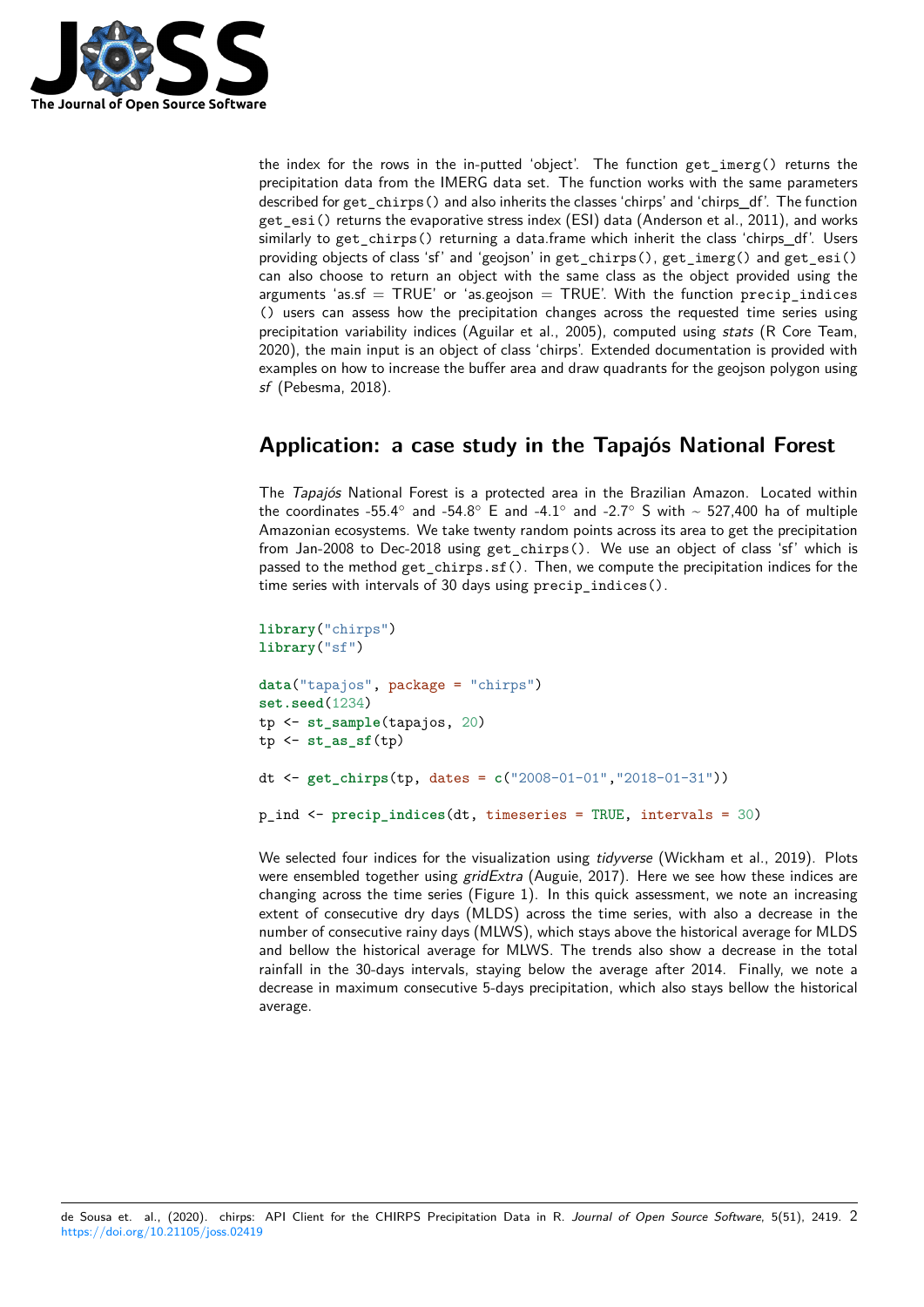



**Figure 1:** Trends in precipitation variability across the Tapajós National Forest, Brazil, for the period of 01-Jan-2010 to 31-Dec-2018 with four precipitation indices. MLDS, maximum length of consecutive dry days (days), MLWS, maximum length of consecutive wet days (days), Rtotal, total precipitation (mm), Rx5day, maximum consecutive 5-days precipitation (mm). Red lines indicates the historical mean of each index in the time series. Blue line indicates the smoothed trends in each index using the 'loess' method.

## **Other applications and conclusion**

Deriving precipitation indices that can be obtained from CHIRPS proved to be an excellent approach to evaluate the climate variability using precipitation data (de Sousa et al., 2018) and the effects of climate change on a continental analysis (Aguilar et al., 2005). Additionally, these indices can be used to register specific effects of climate variability on crop varietal performance. In crop modelling, Kehel, Crossa, & Reynolds (2016) applied this to assess the interactions of wheat varieties with the environment, showing how severe drought, assessed with the maximum length of dry spell (MLDS), can affect the plant development and the yield. These indices can also be useful to improve variety recommendation for climate adaptation in marginal production environments (van Etten et al., 2019).

Overall, CHIRPS data can be used in many applications and currently has over 800 citations from studies using this tool. Many applications are the field of agriculture, hydrologic modelling and drought monitoring, but also some studies using this in disease control programs (e.g. Thomson et al. (2017), Horn et al. (2018)). The *chirps* package aims to make it possible for researchers in these fields to implement this tool into a replicable and reproducible

de Sousa et. al., (2020). chirps: API Client for the CHIRPS Precipitation Data in R. *Journal of Open Source Software*, 5(51), 2419. 3https://doi.org/10.21105/joss.02419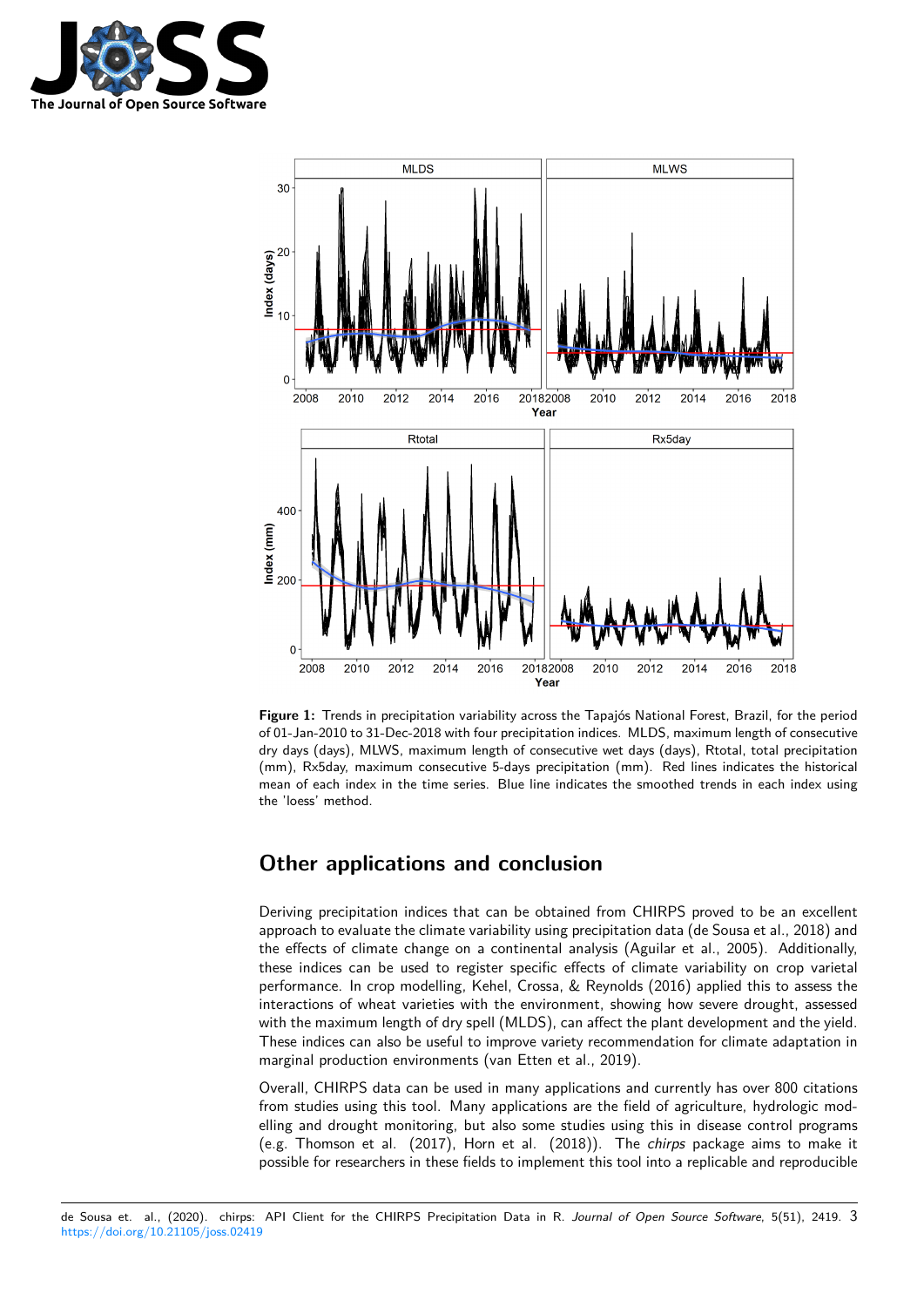

workflow in R.

## **Acknowledgements**

This work was supported by The Nordic Joint Committee for Agricultural and Food Research (grant num. 202100-2817). The idea for this package was conceived during the course "Analysing Spatial Data" at the Norwegian School of Economics (NHH), we thank Professor Roger Bivand for his insights.

## **References**

- Aguilar, E., Peterson, T. C., Obando, P. R., Frutos, R., Retana, J. A., Solera, M., Soley, J., et al. (2005). Changes in precipitation and temperature extremes in Central America and northern South America, 1961–2003. *Journal of Geophysical Research*, *110*(D23), D23107. doi:10.1029/2005JD006119
- Anderson, M. C., Hain, C., Wardlow, B., Pimstein, A., Mecikalski, J. R., & Kustas, W. P. (2011). Evaluation of Drought Indices Based on Thermal Remote Sensing of Evapotranspiration [over the Continental Un](https://doi.org/10.1029/2005JD006119)ited States. *Journal of Climate*, *24*(8), 2025–2044. doi:10.1175/2010JCLI3812.1
- Auguie, B. (2017). *gridExtra: Miscellaneous Functions for "Grid" Graphics*. Retrieved from https://CRAN.R-project.org/package=gridExtra
- Chamb[erlain, S. \(2019\).](https://doi.org/10.1175/2010JCLI3812.1) *crul: HTTP Client*. Retrieved from https://CRAN.R-project.org/ package=crul
- de [Sousa, K., Casanoves, F., Sellare, J., Ospina, A.,](https://CRAN.R-project.org/package=gridExtra) Suchini, J. G., Aguilar, A., & Mercado, L. (2018). How climate awareness influences farmers' adaptation decisions in Central [America?](https://CRAN.R-project.org/package=crul) *Journal of Rural Studies*, *64*, 11–19. doi:10.1016[/j.jrurstud.2018.09.018](https://CRAN.R-project.org/package=crul)
- Funk, C., Peterson, P., Landsfeld, M., Pedreros, D., Verdin, J., Shukla, S., Husak, G., et al. (2015). The climate hazards infrared precipitation with stations—a new environmental record for monitoring extremes. *Scientific Data*, *2*, [150066. doi:10.1038/sdata.201](https://doi.org/10.1016/j.jrurstud.2018.09.018)5.66
- Horn, L. M., Hajat, A., Sheppard, L., Quinn, C., Colborn, J., Zermoglio, M. F., Gudo, E. S., et al. (2018). Association between precipitation and diarrheal disease in Mozambique. *International Journal of Environmental Research and Public Health*, *15*[\(4\). doi:10.3390](https://doi.org/10.1038/sdata.2015.66)/ ijerph15040709
- Huffman, G., Bolvin, D., Braithwaite, D., Hsu, K., Joyce, R., & Xie, P. (2014). Integrated Multi-satellitE Retrievals for GPM (IMERG), version 4.4. NASA's Precipitation [Processing](https://doi.org/10.3390/ijerph15040709) [Center. Retriev](https://doi.org/10.3390/ijerph15040709)ed from ftp://arthurhou.pps.eosdis.nasa.gov/gpmdata/
- Kehel, Z., Crossa, J., & Reynolds, M. (2016). Identifying Climate Patterns during the Crop-Growing Cycle from 30 Years of CIMMYT Elite Spring Wheat International Yield Trials. In A. Bari, A. B. Damania, M. Mackay, & S. Dayanandan (Eds.), *Applied Mathematics and Omics to Assess [Crop Genetic Resources for Climate Change Ad](ftp://arthurhou.pps.eosdis.nasa.gov/gpmdata/)aptive Traits* (pp. 151–174). CRC Press. doi:10.1201/b19518-17
- Ooms, J. (2014). The jsonlite Package: A Practical and Consistent Mapping Between JSON Data and R Objects. *arXiv:1403.2805 [stat.CO]*. Retrieved from https://arxiv.org/abs/ 1403.2805
- Pebesma, E. (2018). Simple [Features for R: Stan](https://doi.org/10.1201/b19518-17)dardized Support for Spatial Vector Data. *The R Journal*, *10*(1), 439–446. doi:10.32614/RJ-2018-009